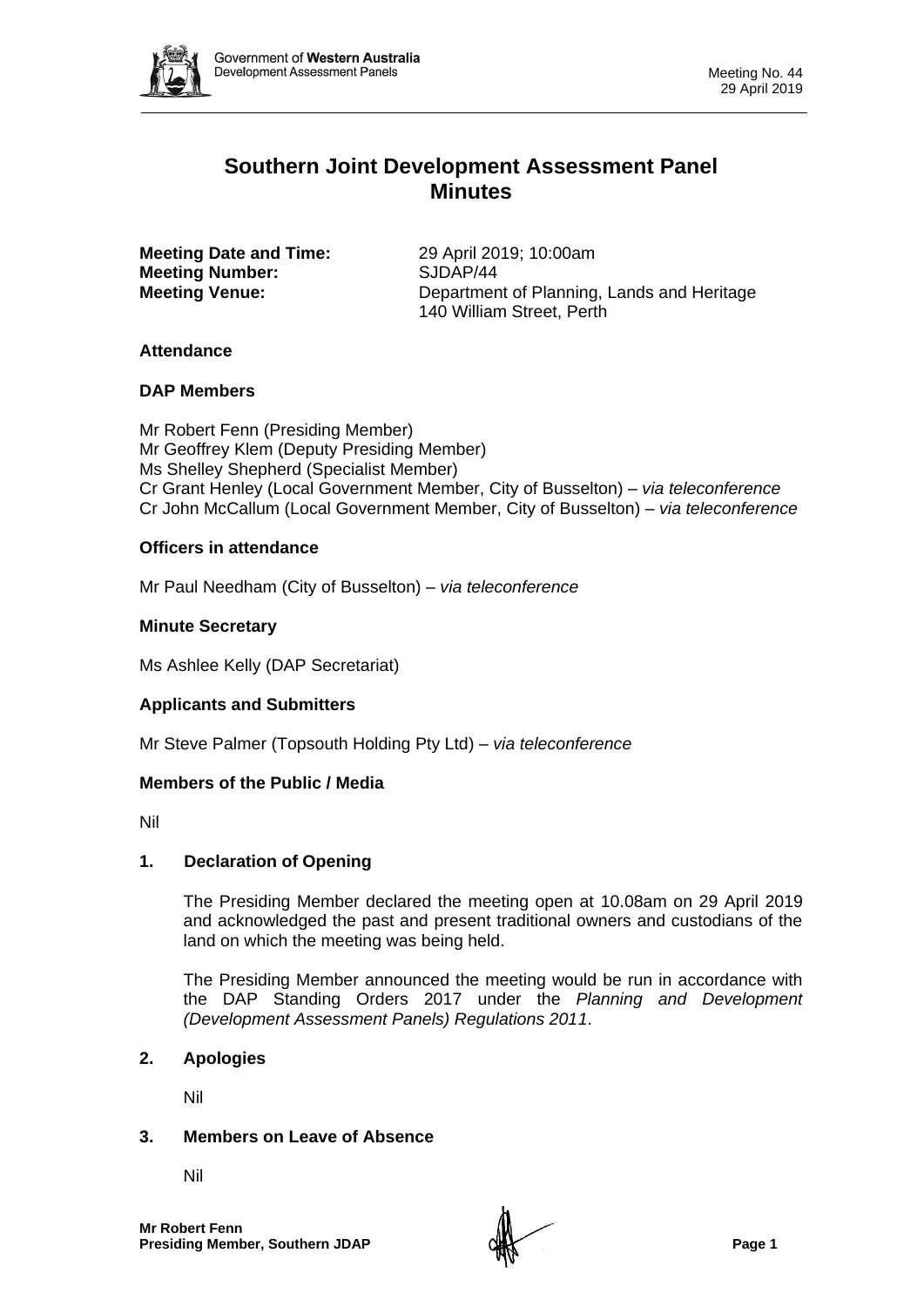

# **4. Noting of Minutes**

DAP members noted that signed minutes of previous meetings are available on the [DAP website.](https://www.dplh.wa.gov.au/about/development-assessment-panels/daps-agendas-and-minutes)

# **5. Declaration of Due Consideration**

All members declared that they had duly considered the documents.

#### **6. Disclosure of Interests**

Nil

## **7. Deputations and Presentations**

- **7.1** Mr Steve Palmer (Topsouth Holding Pty Ltd) addressed the DAP in support of the application at Item 9.1 and responded to questions from the panel.
- **7.2** Mr Paul Needham (City of Busselton) responded to questions from the panel.

## **8. Form 1 – Responsible Authority Reports – DAP Applications**

Nil

## **9. Form 2 – Responsible Authority Reports – Amending or cancelling DAP development approval**

| 9.1 | <b>Property Location:</b>       | Lot 1 (123) and Lot 2 (161) Wildwood Road,<br><b>Carbunup River</b>              |
|-----|---------------------------------|----------------------------------------------------------------------------------|
|     | <b>Development Description:</b> | Mixed Used Development (Hotel, Market,<br>Restaurant, Winery & Honey Production) |
|     | <b>Proposed Amendment:</b>      | Request for a two (2) year time extension                                        |
|     | Applicant:                      | <b>Topsouth Holdings Pty Ltd</b>                                                 |
|     | Owner:                          | Topsouth Holdings Pty Ltd, Ms Holly-Anne Locke,                                  |
|     |                                 | Mr Stephen Palmer and Ms Helen Palmer                                            |
|     | <b>Responsible Authority:</b>   | City of Busselton                                                                |
|     | DAP File No:                    | DAP/17/01174                                                                     |
|     |                                 |                                                                                  |

## **REPORT RECOMMENDATION**

**Moved by:** Cr Grant Henley **Seconded by:** Mr Geoffrey Klem

That the Southern JDAP resolves to:

- 1. **Accept** that the DAP Application reference DAP/17/01174 as detailed on the DAP Form 2 dated 12 February 2019 is appropriate for consideration in accordance with regulation 17 of the *Planning and Development (Development Assessment Panels) Regulations 2011*;
- 2. **Approve** DAP Application reference DAP/17/01174 as detailed on the DAP Form 2 dated 12 February 2019 in accordance with Clause 68 of Schedule 2